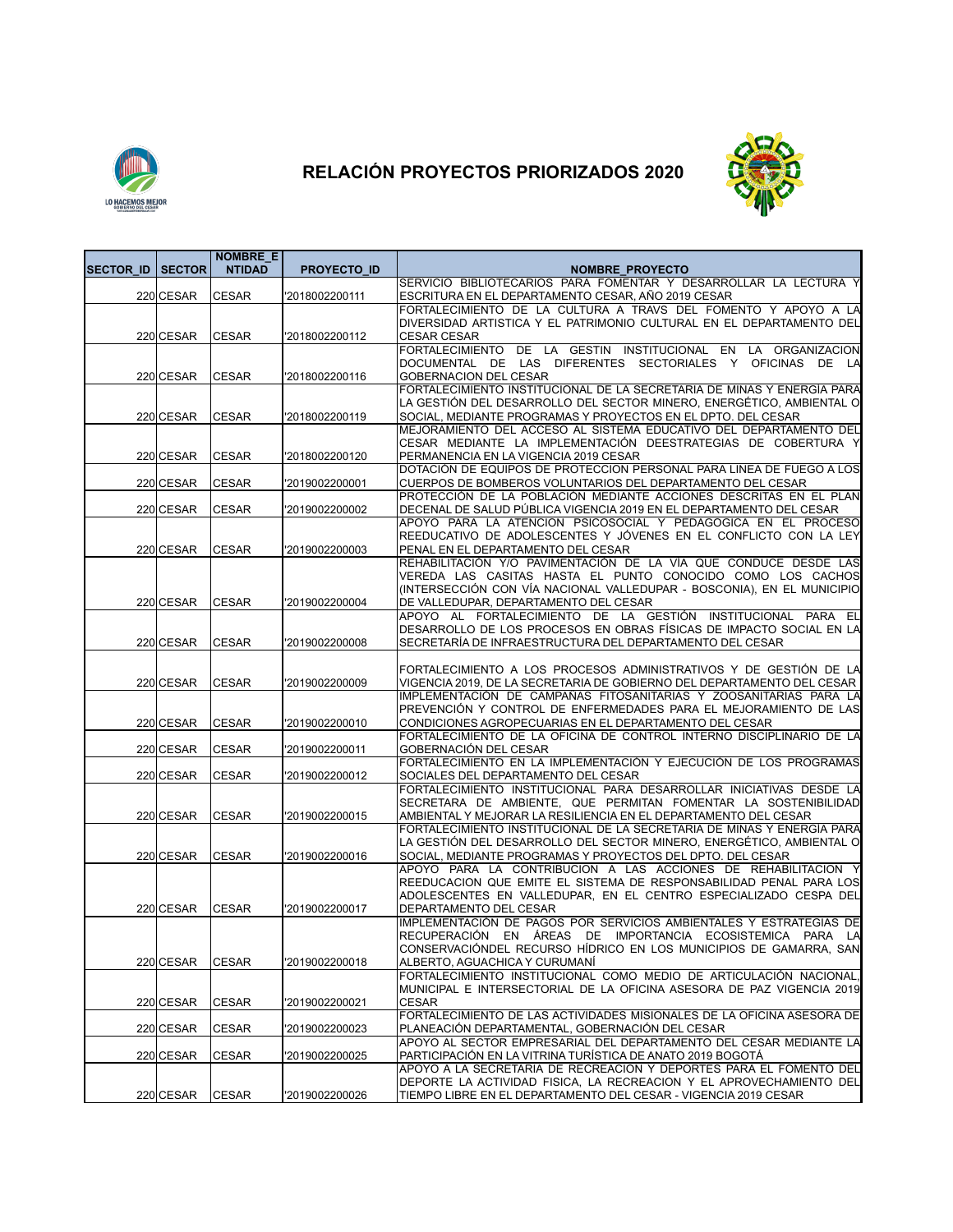|           |              |                | FORTALECIMIENTO AL GESTOR PARA LA GESTIÓN. IMPLEMENTACIÓN                                                                                     |
|-----------|--------------|----------------|-----------------------------------------------------------------------------------------------------------------------------------------------|
|           |              |                | SEGUIMIENTO DEL PLAN DEPARTAMENTAL PARA EL MANEJO EMPRESARIAL DE LOS                                                                          |
|           |              |                | SERVICIOS DE AGUA POTABLE Y SANEAMIENTO- PAP-PDA, VIGENCIA 2019 EN EL                                                                         |
| 220 CESAR | <b>CESAR</b> | '2019002200028 | DEPARTAMENTO DEL CESAR CESAR                                                                                                                  |
|           |              |                | PROTECCIÓN CON BARRERAS PERIMETRALES PARA LOS PREDIOS ADQUIRIDOS EN                                                                           |
|           |              |                | CUMPLIMIENTO AL DECRETO 0953 DEL 2013 POR LA GOBERNACIÓN DEL CESAR EN                                                                         |
|           |              |                | JURISDICCIÓN DE LOS MUNICIPIOS DE LA PAZ, MANAURE Y AGUSTÍN CODAZZI EN                                                                        |
| 220 CESAR | <b>CESAR</b> | '2019002200029 | EL DEPARTAMENTO DEL CESAR<br>CAPACITACIÓN DEL SISTEMA DE GESTIÓN DE SEGURIDAD Y SALUD EN EL TRABAJO                                           |
|           |              |                | A LAS ASOCIACIONES MINERAS DE EXPLOTACIÓN DE ARCILLAS, ARENAS Y GRAVAS                                                                        |
| 220 CESAR | <b>CESAR</b> | '2019002200030 | EN EL DPTO. DEL CESAR                                                                                                                         |
|           |              |                | IMPLEMENTACIÓN DE PROGRAMAS SOCIALES PARA FOMENTAR LA PARTICIPACIÓN                                                                           |
| 220 CESAR | <b>CESAR</b> | '2019002200032 | DE LA POBLACIÓN VULNERABLE EN EL DEPARTAMENTO DEL CESAR                                                                                       |
|           |              |                | SUMINISTRO DE AYUDAS HUMANITARIAS PARA LA ATENCIÓN Y MITIGACIÓN DE                                                                            |
| 220 CESAR | <b>CESAR</b> | '2019002200035 | EMERGENCIAS EN LOS 25 MUNICIPIOS DEL DEPARTAMENTO CESAR                                                                                       |
|           |              |                | FORTALECIMIENTO DE LAS ACCIONES DE LA OFICINA DE TURISMO QUE PROMUEVA                                                                         |
| 220 CESAR | <b>CESAR</b> | '2019002200037 | EL DESARROLLO TURÍSTICO DEL DEPARTAMENTO DEL CESAR                                                                                            |
|           |              |                | PROTECCIÓN Y CONSERVACIÓN DE LAS TAMBORAS DEL MUNICIPIO DE                                                                                    |
| 220 CESAR | <b>CESAR</b> | '2019002200038 | CHIMICHAGUA CESAR                                                                                                                             |
|           |              |                | CONSTRUCCIÓN DE UN POZO PROFUNDO, LINEA DE IMPULSIÓN Y ADECUACIÓN                                                                             |
|           |              |                | DEL TANQUE DE ALMACENAMIENTO EXISTENTE DEL SISTEMA DE ACUEDUCTO EN                                                                            |
| 220 CESAR | <b>CESAR</b> | '2019002200039 | EL CASCO URBANO DE GAMARRA DEPARTAMENTO DEL CESAR                                                                                             |
|           |              |                | APOYO A ORGANISMOS DE SEGURIDAD PARA SEMANA SANTA Y FESTIVAL                                                                                  |
| 220 CESAR | <b>CESAR</b> | '2019002200040 | VALLENATO, VIGENCIA 2019 EN EL DEPARTAMENTO DEL CESAR<br>MEJORAMIENTO DE LA CALIDAD EDUCATIVA MEDIANTE LA PROVISIÓN DE                        |
|           |              |                | SERVICIOS TECNOLÓGICOS QUE PERMITAN EL ACCESO OPORTUNO A LA                                                                                   |
| 220 CESAR | <b>CESAR</b> | '2019002200041 | INFORMACIÓN EN EL AÑO LECTIVO 2019 CESAR                                                                                                      |
|           |              |                | MEJORAMIENTO DEL TRAMO VIAL LOS BRASILES - EL TOCO, MEDIANTE LA                                                                               |
|           |              |                | CONSTRUCCIÓN DE ALCANTARILLAS Y TERRAPLEN, EN EL MUNICIPIO DE SAN                                                                             |
| 220 CESAR | <b>CESAR</b> | '2019002200042 | DIEGO EN EL DEPARTAMENTO DEL CESAR                                                                                                            |
|           |              |                | SERVICIO DE ALFABETIZACIÓN A LA POBLACIÓN JÓVEN Y ADULTA CICLOS II, III, IV, V                                                                |
|           |              |                | Y VI EN LOS ESTABLECIMIENTOS EDUCATIVOS OFICIALES DEL DEPARTAMENTO DEL                                                                        |
| 220 CESAR | <b>CESAR</b> | '2019002200043 | <b>CESAR</b>                                                                                                                                  |
|           |              |                | DESARROLLO DE ACCIONES PARA APOYAR LA CONSTRUCCIÓN DE PAZ                                                                                     |
|           |              |                | RECONCILIACIÓN, CONVIVENCIA Y LEGALIDAD GENERANDO ESPACIOS PARA LA                                                                            |
|           |              |                | CONCERTACION ENTRE VICTIMAS, REINTEGRADOS, REINCORPORADOS EN EL                                                                               |
| 220 CESAR | <b>CESAR</b> | '2019002200045 | DEPARTAMENTO DEL CESAR CESAR                                                                                                                  |
|           |              |                | CONSTRUCCIÓN DE REDES HUMEDAS DE LA GLORIETA MARIA MULATA, LA CEIBA Y<br>LA AVENIDA LA POPA PARA LA IMPLEMENTACION DEL SISTEMA ESTRATEGICO DE |
| 220 CESAR | <b>CESAR</b> | '2019002200046 | TRANSPORTE PUBLICO DE LA CIUDAD DE VALLEDUPAR, CESAR                                                                                          |
|           |              |                | CAPACITACIÓN PARA LA RECONVERSIÓN LABORAL EN ZONAS DE INFLUENCIA                                                                              |
|           |              |                | MINERA A MUJERES CABEZAS DE HOGAR DEL CORREGIMIENTO DE GUACOCHITO                                                                             |
| 220 CESAR | <b>CESAR</b> | '2019002200049 | DEL MUNICIPIO DE VALLEDUPAR, EN EL DPTO. DEL CESAR                                                                                            |
|           |              |                | IMPLEMENTACIÓN DE ACCIONES AFIRMATIVAS PARA MEJORAR LAS CONDICIONES                                                                           |
|           |              |                | DE VULNERABILIDAD DE NIÑOS Y NIÑAS DE LA PRIMERA INFANCIA DE LOS                                                                              |
| 220 CESAR | <b>CESAR</b> | '2019002200050 | MUNICIPIOS FRONTERIZOS DEL DEPARTAMENTO DEL CESAR                                                                                             |
|           |              |                | APOYO A LA REALIZACIÓN DE LA MESA DE CONCERTACIÓN Y CONSULTA Y A                                                                              |
|           |              |                | <b>ELECCIONES</b><br>DE<br>COMISIONADOS CONSULTIVOS DEPARTAMENTALES<br>DE                                                                     |
|           |              |                | COMUNIDADES NEGRAS, AFROCOLOMBIANAS, RAIZALES Y PALANQUERAS EN EL                                                                             |
| 220 CESAR | <b>CESAR</b> | '2019002200052 | DEPARTAMENTO DEL CESAR                                                                                                                        |
| 220 CESAR | <b>CESAR</b> | '2019002200056 | DESARROLLO DE LA PRIMERA FERIA DE TRANSFORMACIÓN DIGITAL SHOTECH EN<br>EL DEPARTAMENTO DEL CESAR VALLEDUPAR                                   |
|           |              |                | CONSERVACION, PROTECCION Y DIFUSION DE LAS RONDAS INFANTILES COMO                                                                             |
| 220 CESAR | <b>CESAR</b> | '2019002200058 | PATRIMONIO INMATERIAL DEL MUNICIPIO DE CURUMANÍ                                                                                               |
|           |              |                | APOYO A LA ATENCIÓN DE LA POBLACIÓN ESCOLAR CON NECESIDADES                                                                                   |
|           |              |                | <b>TALENTOS</b><br><b>EXCEPCIONALES</b><br><b>EDUCATIVAS</b><br><b>ESPECIALES</b><br>Y<br>EN<br>LOS                                           |
| 220 CESAR | <b>CESAR</b> | '2019002200059 | <b>ESTABLECIMIENTOS EDUCATIVOS OFICIALES CESAR</b>                                                                                            |
|           |              |                | FORTALECIMIENTO DE LOS CENTROS DE VIDA Y CENTROS DE BIENESTAR DEL                                                                             |
| 220 CESAR | <b>CESAR</b> | '2019002200060 | ADULTO MAYOR EN EL DEPARTAMENTO DEL CESAR                                                                                                     |
|           |              |                | APOYO PARA LA PROMOCIÓN. DIFUSIÓN Y REALIZACIÓN DE LOS EVENTOS                                                                                |
|           |              |                | FERIALES, AGRÍCOLAS Y PECUARIOS VIGENCIA 2019 EN EL DEPARTAMENTO DEL                                                                          |
| 220 CESAR | <b>CESAR</b> | '2019002200061 | <b>CESAR</b>                                                                                                                                  |
|           |              |                | FORTALECIMIENTO INSTITUCIONAL PARA EL DESARROLLO DEL PROGRAMA<br>ANTICONTRABANDO DEL DEPARTAMENTO DEL CESAR, DE CONFORMIDAD CON EL            |
| 220 CESAR | <b>CESAR</b> | '2019002200064 | CONVENIO INTERADMINISTRATIVO NO 002 DE 2017 SUSCRITO CON LA FND. CESAR                                                                        |
| 220 CESAR | <b>CESAR</b> | '2019002200065 | FORTALECIMIENTO DE LA JUNTA DEPARTAMENTAL DE BOMBEROS DEL CESAR                                                                               |
|           |              |                | IMPLEMENTACIÓN DEL SISTEMA EDUCATIVO INDÍGENA PROPIO EN EL RESGUARDO                                                                          |
| 220 CESAR | <b>CESAR</b> | '2019002200067 | INDIGENA YUKPA UBICADO EN LOS MUNICIPIOS DE BECERRIL Y LA PAZ CESAR                                                                           |
|           |              |                | IMPLEMENTACIÓN DE ACCIONES DIRIGIDAS A LA FORMACIÓN COMPLEMENTARIA DE                                                                         |
|           |              |                |                                                                                                                                               |
|           |              |                | LA MUJER Y LA EQUIDAD DE GÉNERO, VIGENCIA 2019 EN EL DEPARTAMENTO DEL                                                                         |
| 220 CESAR | <b>CESAR</b> | '2019002200068 | <b>CESAR</b>                                                                                                                                  |
|           |              |                | IMPLEMENTACIÓN DE ESTRATEGIA DE EDUCACIÓN AMBIENTAL MEDIANTE EL                                                                               |
| 220 CESAR | <b>CESAR</b> | '2019002200069 | MANTENIMIENTO Y ACCIONES QUE CONLLEVEN A LA PROTECCIÓN Y BENEFICIO DE<br>ÁRBOLES URBANOS EN LA CIUDAD DE VALLEDUPAR, CESAR                    |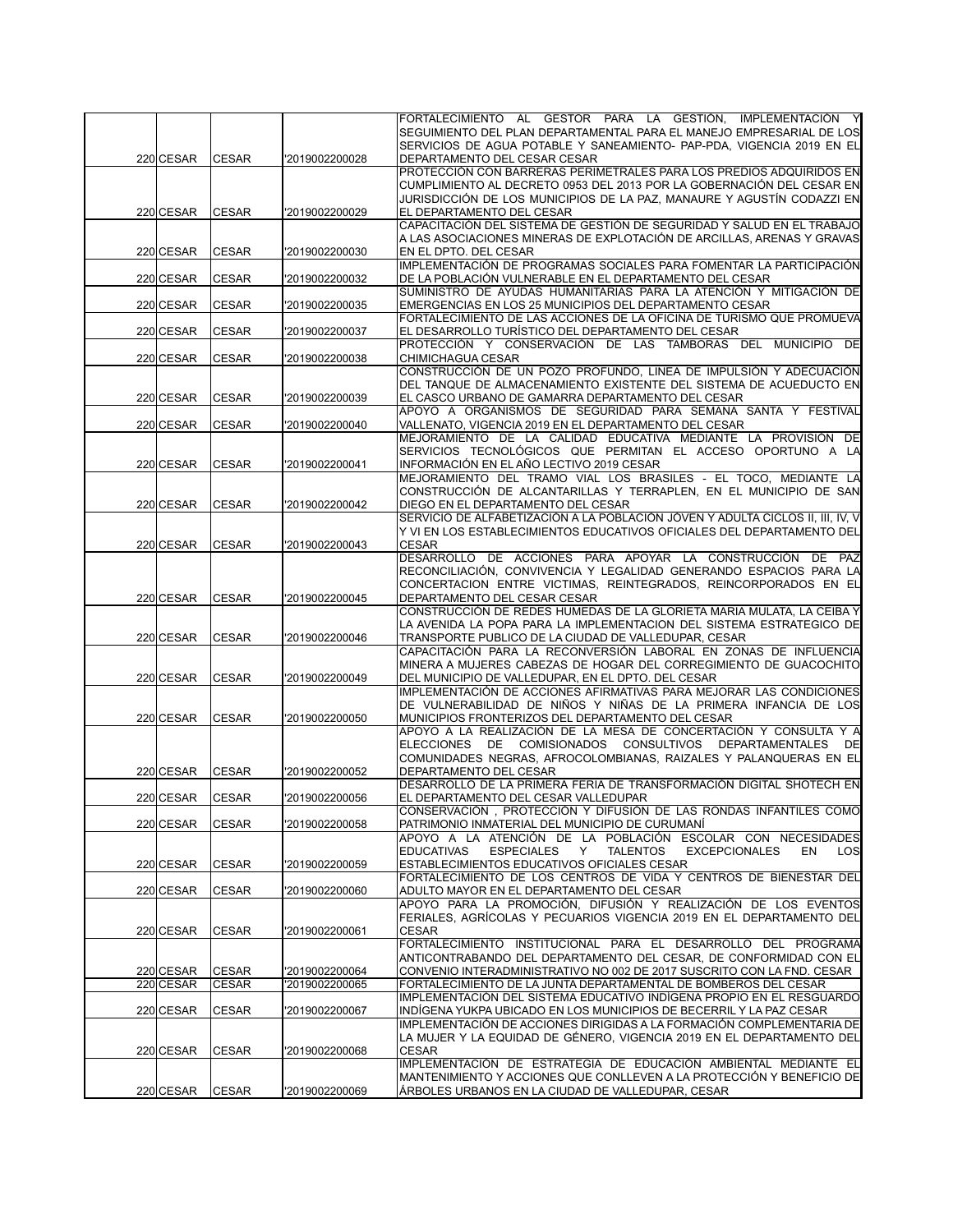|           |              |                | APOYO PARA LA PROMOCIÓN Y REALIZACIÓN DE LOS EVENTOS FERIALES                                                                          |
|-----------|--------------|----------------|----------------------------------------------------------------------------------------------------------------------------------------|
| 220 CESAR | <b>CESAR</b> | '2019002200070 | AGRÍCOLAS Y PECUARIOS EN LOS MUNICIPIOS DE PUEBLO BELLO Y SAN ALBERTO,<br>EN EL DEPARTAMENTO DEL CESAR                                 |
|           |              |                | IMPLEMENTACIÓN DE CAMPAÑAS FITOSANITARIAS Y ZOOSANITARIAS PARA LA                                                                      |
| 220 CESAR | <b>CESAR</b> | '2019002200072 | PREVENCIÓN Y CONTROL DE ENFERMEDADES PARA MEJORAR LAS CONDICIONES<br>AGROPECUARIAS DEL DEPARTAMENTO DEL CESAR                          |
|           |              |                | IMPLEMENTACIÓN PRUEBA Y PUESTA EN FUNCIONAMIENTO DE CIRCUITOS                                                                          |
|           |              |                | CERRADOS DE TELEVISIÓN PARA LA VIGILANCIA Y CONTROL DEL COMANDO DEL                                                                    |
| 220 CESAR | <b>CESAR</b> | '2019002200073 | DEPARTAMENTO POLICÍA CESAR Y DE LOS MUNICIPIOS DE EL COPEY, SAN DIEGO,<br>SAN MARTIN Y RIO DE ORO, EN EL DEPARTAMENTO DEL CESAR        |
|           |              |                | APOYO PARA LA DIFUSIÓN EN LA VERSIÓN XXII FERIA AGROEXPO CORFERIAS EN LA                                                               |
|           |              |                | CIUDAD DE BOGOTA, DE LAS FORTALEZAS EMPRESARIALES, TURÍSTICAS Y                                                                        |
| 220 CESAR | <b>CESAR</b> | '2019002200075 | AGROPECUARIAS DEL DEPARTAMENTO DEL CESAR                                                                                               |
|           |              |                | APOYO LOGISTICO PARA LA REALIZACION DEL SEPTIMO CONGRESO DE LA                                                                         |
| 220 CESAR | <b>CESAR</b> | '2019002200078 | FEDERACION COMUNAL DEL DEPARTAMENTO DEL CESAR<br>DIFUSIÓN DE LA OFERTA INSTITUCIONAL AGROPECUARIA EN EL MARCO DE LA                    |
|           |              |                | VERSIÓN 41 DE LA FERIA GANADERA Y AGROINDUSTRIAL DEL MUNICIPIO DE                                                                      |
| 220 CESAR | <b>CESAR</b> | '2019002200081 | VALLEDUPAR EN DEPARTAMENTO DEL CESAR                                                                                                   |
|           |              |                | ESTUDIOS DE VULNERABILIDAD SÍSMICA Y DIAGNÓSTICO PATOLÓGICO DEL                                                                        |
| 220 CESAR | <b>CESAR</b> | '2019002200082 | PUENTE VEHICULAR SOBRE EL CAÑO RABÓN GAMARRA                                                                                           |
|           |              |                | APOYO PARA LA PROMOCION Y REALIZACION DE LOS EVENTOS FERIALES<br>AGRICOLAS Y PECUARIOS EN LOS MUNICIPIOS DE CHIRIGUANA Y PUEBLO BELLO. |
| 220 CESAR | <b>CESAR</b> | '2019002200083 | EN EL DEPARTAMENTO DEL CESAR                                                                                                           |
|           |              |                | SUMINISTRO E INSTALACIÓN DE ELEMENTOS REQUERIDOS PARA EL ÓPTIMO                                                                        |
|           |              |                | FUNCIONAMIENTO DEL SISTEMA DE CONTROL DE ACCESO Y LA NUEVA ÁREA DE                                                                     |
|           |              |                | RECEPCIÓN Y ATENCIÓN AL CIUDADANO DEL EDIFICIO DE LA GOBERNACIÓN DEL                                                                   |
| 220 CESAR | <b>CESAR</b> | '2019002200087 | CESAR, EN EL MUNICIPIO DE VALLEDUPAR, CESAR<br>SUMINISTRO, INSTALACIÓN, PRUEBA Y PUESTA EN SERVICIO DE UN CIRCUITO                     |
|           |              |                | CERRADO DE TELEVISIÓN PARA LA VIGILANCIA Y CONTROL DEL EDIFICIO DE LA                                                                  |
| 220 CESAR | <b>CESAR</b> | '2019002200088 | GOBERNACIÓN DEL DEPARTAMENTO DEL CESAR                                                                                                 |
|           |              |                | IMPLEMENTACIÓN DEL PLAN DEPARTAMENTAL DE LECTURA EL CESAR LEE POR EL                                                                   |
| 220 CESAR | <b>CESAR</b> | '2019002200089 | CAMINO DEL DESARROLLO Y LA PAZ AGUACHICA                                                                                               |
|           |              |                | FORTALECIMIENTO DE LAS CAPACIDADES TÉCNICAS, PRODUCTIVAS, ASOCIATIVAS                                                                  |
|           |              |                | Y COMERCIALES, DE LAS EMPRESAS FAMILIARES, PRODUCTORAS DE CACAO EN                                                                     |
| 220 CESAR | <b>CESAR</b> | '2019002200091 | LOS MUNICIPIOS DE LA PAZ Y AGUSTÍN CODAZZI EN EL DEPARTAMENTO DEL CESAR                                                                |
|           |              |                | ADQUISICIÓN DE VEHÍCULOS PARA EL FORTALECIMIENTO INSTITUCIONAL DE                                                                      |
| 220 CESAR | <b>CESAR</b> | '2019002200092 | ORGANISMOS DE SEGURIDAD UNP, INPEC Y FISCALIA, QUE OPERAN EN EL<br>DEPARTAMENTO DEL CESAR                                              |
|           |              |                | SUMINISTRO DE ELEMENTOS A PELOTONES ANTIDESASTRE DEL BATALLON DE                                                                       |
|           |              |                | INGENIEROS NO.10 PARA MITIGACIÓN DE FUTURAS EMERGENCIAS EN EL                                                                          |
| 220 CESAR | <b>CESAR</b> | '2019002200093 | DEPARTAMENTO DEL CESAR                                                                                                                 |
|           |              |                | CAPACITACIÓN A DOCENTES DE BÁSICA PRIMARIA EN DIDÁCTICA Y A<br>ORIENTADORES ESCOLARES EN SOLUCIÓN DE PROBLEMAS, INCLUSIÓN Y            |
| 220 CESAR | <b>CESAR</b> | '2019002200094 | CONVIVENCIA EN EL DEPARTAMENTO DEL CESAR                                                                                               |
|           |              |                | DOTACIÓN DEL TEXTO HISTODIDACTICA PARA FORTALECER LA ENSEÑABILIDAD Y                                                                   |
|           |              |                | EL QUEHACER PEDAGÓGICO DE LA HISTORIA DE LOS DOCENTES DE LOS ALUMNOS                                                                   |
| 220 CESAR | <b>CESAR</b> | '2019002200095 | 5 DE PRIMARIA EN EL DEPARTAMENTO DEL CESAR                                                                                             |
| 220 CESAR | <b>CESAR</b> | '2019002200096 | FORTALECIMIENTO DEL AREA FORENSE DE FOTOGRAFIA Y VIDEO DE LA FISCALIA<br>GENERAL DE LA NACION, EN EL DEPARTAMENTO DEL CESAR            |
|           |              |                | ADQUISICIÓN DE ELEMENTOS DE SEGURIDAD VIAL PARA CONFORMACIÓN DE KIT                                                                    |
|           |              |                | DE PUESTOS DE CONTROL DE LAS UNIDADES TÁCTICAS DE LA DÉCIMA BRIGADA,                                                                   |
| 220 CESAR | <b>CESAR</b> | 2019002200097  | DEL EJERCITO NACIONAL, DEPARTAMENTO DEL CESAR                                                                                          |
|           |              |                | ADQUISICIÓN DE INMUEBLE PARA EL CENTRO FACILITADOR DE SERVICIOS                                                                        |
| 220 CESAR | <b>CESAR</b> | '2019002200098 | MIGRATORIOS SEDE VALLEDUPAR DEL DEPARTAMENTO DEL CESAR<br>SUMINISTRO DE ALIMENTACIÓN, HOSPEDAJE Y COMBUSTIBLE PARA APOYO               |
|           |              |                | LOGÍSTICO DE LOS ORGANISMOS DE SEGURIDAD A CUBRIMIENTO DE LAS                                                                          |
| 220 CESAR | <b>CESAR</b> | '2019002200101 | ELECCIONES REGIONALES 2019, EN DEL DEPARTAMENTO DEL CESAR                                                                              |
|           |              |                | IMPLEMENTACIÓN DE LA RED DE ESCUELAS AMBIENTALES SEMBRADORAS DE                                                                        |
| 220 CESAR | <b>CESAR</b> | '2019002200102 | AGUA EN 10 MUNICIPIOS DEL DEPARTAMENTO DEL CESAR<br>OPTIMIZACIÓN DEL SISTEMA DE ACUEDUCTO DEL CORREGIMIENTO DE SAN                     |
| 220 CESAR | <b>CESAR</b> | '2019002200104 | SEBASTIAN, MUNICIPIO DE CURUMANI DEPARTAMENTO DEL CESAR                                                                                |
|           |              |                | DOTACIÓN DE MOTOCICLETAS Y EQUIPOS DE PROTECCIÓN PERSONAL PARA LOS                                                                     |
| 220 CESAR | <b>CESAR</b> | '2019002200106 | CUERPOS DE BOMBEROS VOLUNTARIOS DEL DEPARTAMENTO DEL CESAR                                                                             |
|           |              |                | SUMINISTRO DE MATERIAL DE INTENDENCIA AL PERSONAL ORGÁNICO DE LA<br>DÉCIMA BRIGADA, QUE ADELANTA OPERACIONES DE ACCIÓN DIRECTA Y DE    |
|           |              |                | SEGURIDAD Y DEFENSA EN EL ÁREA RURAL Y URBANA EN EL DEPARTAMENTO DEL                                                                   |
| 220 CESAR | <b>CESAR</b> | '2019002200107 | <b>CESAR</b>                                                                                                                           |
|           |              |                | INSTITUCIONAL PARA EL<br><b>FORTALECIMIENTO</b><br>FUNCIONAMIENTO<br>DE.<br>LAS                                                        |
|           |              |                | INSTALACIONES DE LA UNIDAD NACIONAL DE PROTECCIÓN (UNP), EN EL                                                                         |
| 220 CESAR | <b>CESAR</b> | '2019002200109 | DEPARTAMENTO DEL CESAR<br>FORTALECIMIENTO DE LA RED DE APOYO MEDIANTE HERRAMIENTAS                                                     |
| 220 CESAR | <b>CESAR</b> | '2019002200110 | TECNOLÓGICAS PARA EL DEPARTAMENTO DE POLICÍA CESAR                                                                                     |
|           |              |                |                                                                                                                                        |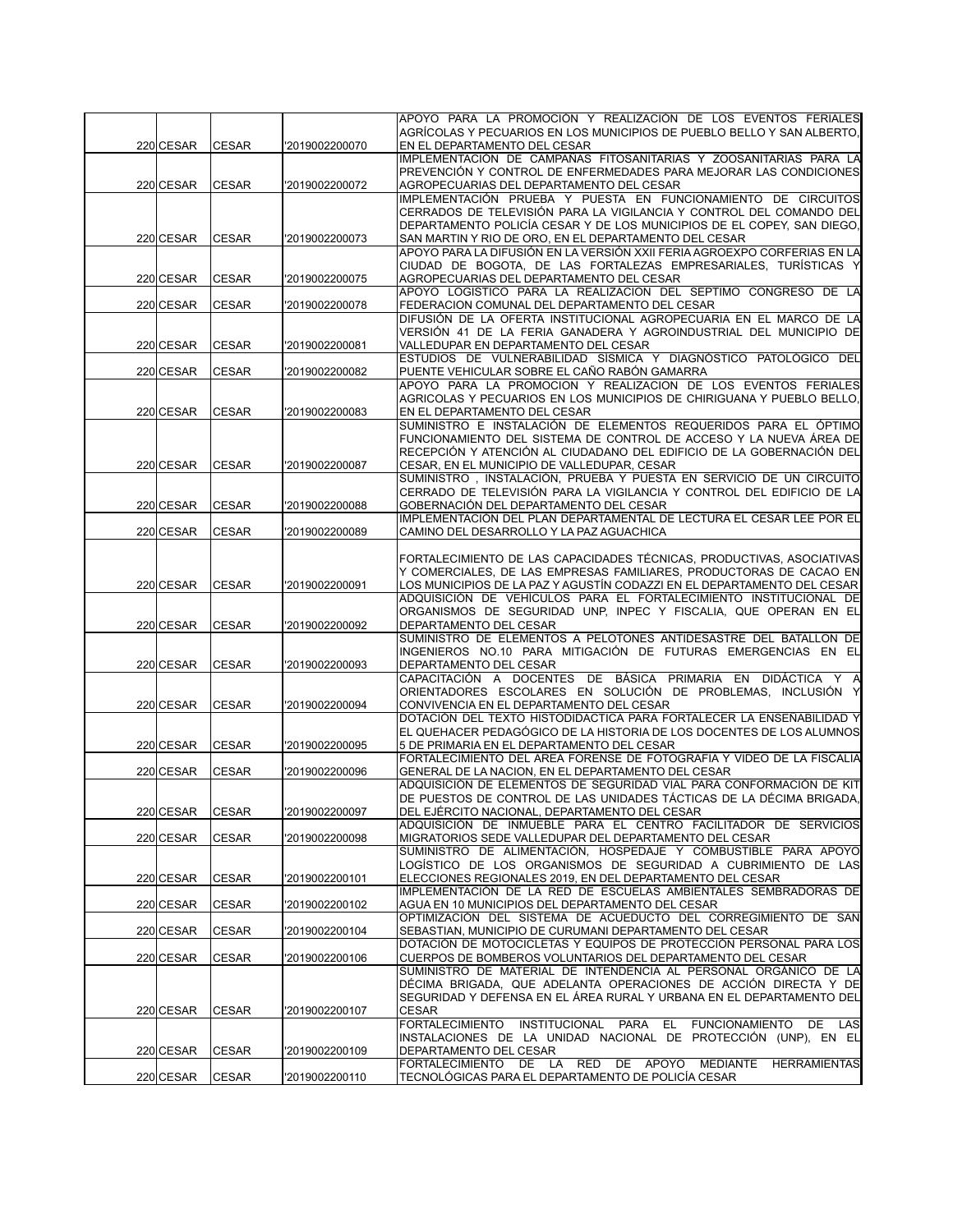|           |               |                 | IAPOYO PARA LA PROMOCION DE LA OFERTA INSTITUCIONAL AGROPECUARIA EN EL                 |
|-----------|---------------|-----------------|----------------------------------------------------------------------------------------|
|           |               |                 | IMARCO DE LA VERSION XI DE LA FERIA EQUINA Y AGROINDUSTRIAL DEL MUNICIPIO              |
| 220 CESAR | <b>ICESAR</b> | l'2019002200112 | IDE VALLEDUPAR EN EL DEPARTAMENTO DEL CESAR                                            |
|           |               |                 | IAPOYO LOGISTICO PARA LA REALIZACIÓN DEL SÉPTIMO CONGRESO DE LA                        |
|           |               |                 | FEDERACIÓN COMUNAL, QUE SE REALIZARÁ EN EL MUNICIPIO DE VALLEDUPAR,                    |
| 220 CESAR | <b>ICESAR</b> | l'2019002200114 | <b>IDEPARTAMENTO DEL CESAR</b>                                                         |
|           |               |                 | ISUMINISTRO DE COMBUSTIBLE PARA LOS VEHÍCULOS DE LA UNIDAD NACIONAL DE                 |
| 220 CESAR | <b>ICESAR</b> | l'2019002200117 | IPROTECCIÓN. EN EL DEPARTAMENTO DEL CESAR                                              |
|           |               |                 | ICONSERVACIÓN DEL FESTIVAL DE LA POESÍA COMO TRADICIÓN ORAL E IDENTIDAD                |
| 220 CESAR | <b>ICESAR</b> | l'2019002200118 | PATRIMONIAL CULTURAL DEL MUNICIPIO DE SAN DIEGO, CESAR                                 |
|           |               |                 | <b>FORTAL FCIMIENTO</b><br>BLINDADOS<br>IADQUISICION<br>VEHICULOS<br>PARA<br>DE<br>EL. |
|           |               |                 | IINSTITUCIONAL Y DE ESQUEMAS DE SEGURIDAD DEL COMANDO DE LA DÉCIMA                     |
| 220 CESAR | <b>ICESAR</b> | l'2019002200120 | IBRIGADA DEL EJÉRCITO NACIONAL QUE OPERA EN EL DEPARTAMENTO DEL CESAR                  |

Fuente. SPI 11/06/2020